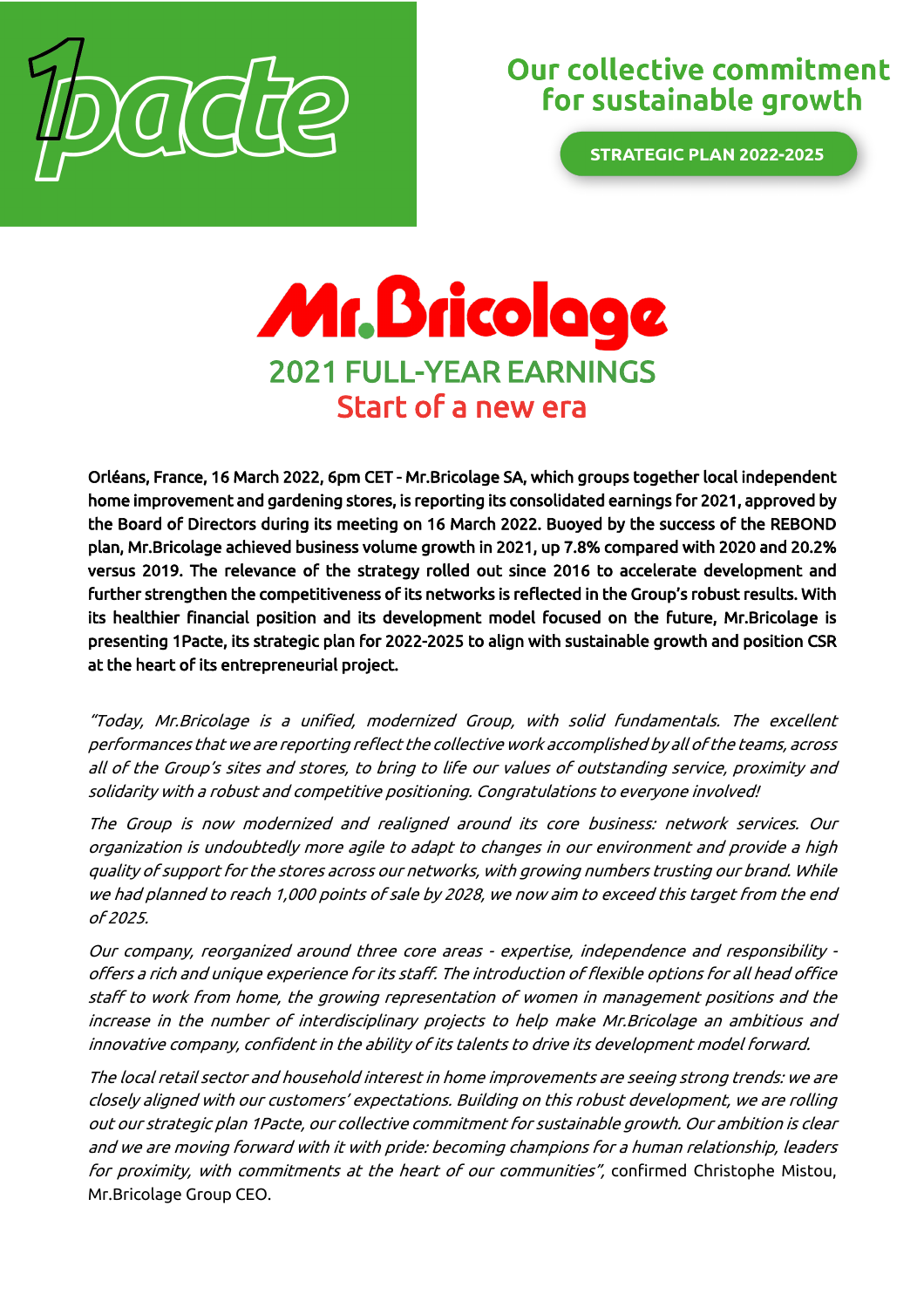## I - KEY DEVELOPMENTS IN 2021

#### Solid business volume growth and network development

At 31 December 2021, the member and affiliate networks in France and other countries comprised 908 stores, compared with 854 at end-December 2020. Together, these stores represent a total volume of business of around €2.4bn, up 7.8% on a total store basis and 6.1% on a like-for-like store basis. Over the year, the Group recorded a net balance of 54 new points of sale, including 13 for the Mr.Bricolage brand and one under the Les Briconautes brand. The networks are also benefiting from the arrival of 40 new affiliates.

In France, the Mr.Bricolage Group networks represented a total of 836 stores at 31 December 2021, compared with 783 at 31 December 2020, with a net balance of 53 new points of sale. The Mr.Bricolage brand, which met its customers' needs and attracted new customers during the past two years marked by the health crisis, is continuing to outperform the market in mainland France by 4.5 points compared with 2019.

In terms of its international operations, the Group is moving forward with its expansion, with 72 stores outside of France in 10 countries, where the Mr.Bricolage brand generated a business volume of €306.1m, up 3.9% on a total store basis and 0.7% on a like-for-like store basis.

With the combined impact of investments to optimize the e-commerce platform, the development of the service for deliveries direct from suppliers, and the ramping up of commercial investments, online sales (excluding click-and-collect = 2h collection) are up +47.5%, continuing to build on their growth. Click-and-collect sales are included directly in revenues for the stores. This growth reflects the Group's ability to continue moving forward with its proximity-based strategy through its network of stores combined with an efficient e-commerce offering.

| <i><b>Volume of business incl.</b></i><br>taxes<br>€m | Number of<br>stores | 31 Dec 2021 | Change on total<br>store basis | Change on like-for-<br>like store basis |
|-------------------------------------------------------|---------------------|-------------|--------------------------------|-----------------------------------------|
| In-store sales                                        | 908                 | 2,360.1     | $+7.8%$                        | $+6.1%$                                 |
| $-$ France <sup>1</sup>                               | 836                 | 2,054.0     | $+8.4%$                        | $+7.1%$                                 |
| - International <sup>2</sup>                          | 72                  | 306.1       | $+3.9%$                        | $+0.7%$                                 |
| Online sales $3$<br>(excluding click and collect)     |                     | 6.8         | $+47.5%$                       | na                                      |
| <b>Total</b>                                          | 908                 | 2,366.9     | $+7.8%$                        | $+6.1%$                                 |

#### 4 Pillars concept deployment and performance

The rollout of the 4 Pillars store concept (Collaboration, Delivery, Weekend Projects<sup>4</sup> and Back of the home) is continuing to progress well. At 31 December 2021, 57 stores had deployed it, representing 19% of the network of Mr.Bricolage brand stores in mainland France. On average, over three years of operations, they generate a performance that is around 20% higher than non-modernized stores. Around 30 modernization projects are already planned for 2022.

<sup>(1)</sup> With 318 Mr.Bricolage brand stores, 108 Les Briconautes brand stores and 410 affiliate stores under independent brands. (2 )72 Mr.Bricolage stores operating in 10 countries: Andorra (1), Belgium (44), Bulgaria (11), Cyprus (1), Gabon (1), Ivory Coast (1), Macedonia (1), Madagascar (1), Mauritius (2), Morocco (9).

<sup>(3)</sup> The "online sales" item includes home delivery sales and sales collected from Mr. Bricolage stores (excluding click and collect). (4) The Inventiv Solutions pillar is now called "Weekend Projects". It groups together turnkey solutions for short-term projects (48h maximum) that are affordably priced and accessible in terms of skill levels, in line with the expectations expressed by customers.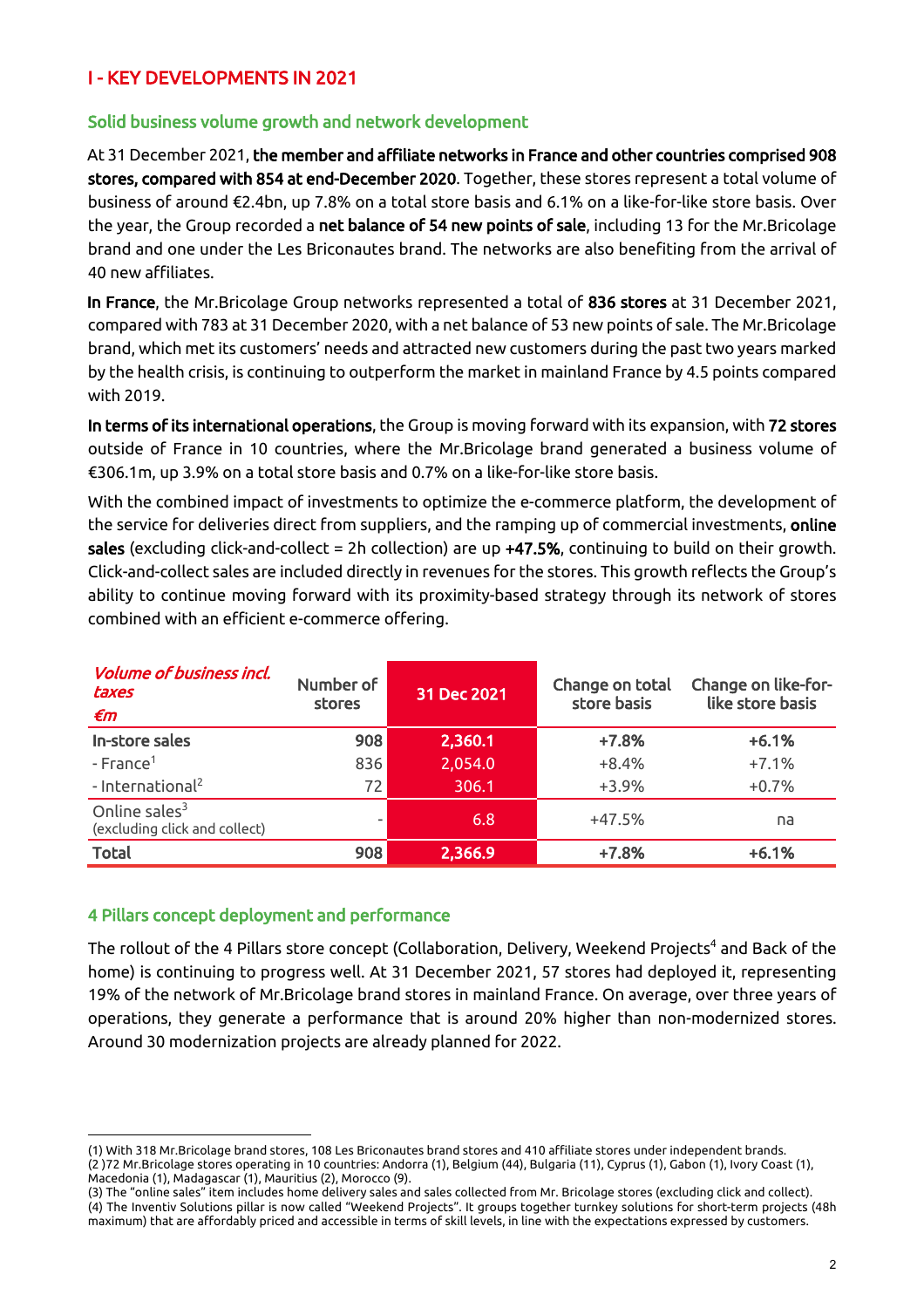## II – 2021 EARNINGS

The audited results were approved by the Board of Directors on 16 March 2022. The statutory auditors' reports are currently being issued.

| Condensed consolidated accounts, €m             | 31 Dec 2021            | 31 Dec 2020                                                                                                                                                | Change        |
|-------------------------------------------------|------------------------|------------------------------------------------------------------------------------------------------------------------------------------------------------|---------------|
|                                                 | <b>IFRS 5 reported</b> | IFRS 5 reported<br>274.6<br>274.6<br>0.0<br>35.7<br>22.0<br>22.0<br>0.0<br>(0.3)<br>21.7<br>7.9%<br>(5.0)<br>2.8<br>(1.4)<br>18.0<br>(0.3)<br>17.7<br>17.6 | Like-for-like |
| <b>Consolidated revenues</b>                    | 302.7                  |                                                                                                                                                            | $+10.2%$      |
| - Network Services                              | 302.7                  |                                                                                                                                                            | $+10.2%$      |
| - Retail (activity discontinued)*               | 0.0                    |                                                                                                                                                            |               |
| <b>EBITDA</b>                                   | 39.6                   |                                                                                                                                                            | $+10.8%$      |
| <b>Current operating profit</b>                 | 31.1                   |                                                                                                                                                            | $+41.4%$      |
| - Network Services                              | 31.1                   |                                                                                                                                                            | $+41.4%$      |
| - Retail (activity discontinued)*               | 0.0                    |                                                                                                                                                            |               |
| Other non-current operating income and expenses | 0.0                    |                                                                                                                                                            |               |
| Operating profit                                | 31.1                   |                                                                                                                                                            | $+43.5%$      |
| % of revenues                                   | 10.3%                  |                                                                                                                                                            |               |
| Financial income (expense)                      | (5.0)                  |                                                                                                                                                            | $+0.6%$       |
| Contribution from associates                    | 3.1                    |                                                                                                                                                            | $+11.3%$      |
| Corporate income tax                            | 0.5                    |                                                                                                                                                            |               |
| Profit after tax from continuing operations     | 29.7                   |                                                                                                                                                            | $+64.8%$      |
| Profit after tax from discontinued operations*  | 4.2                    |                                                                                                                                                            |               |
| Profit (loss) for the period                    | 34.0                   |                                                                                                                                                            |               |
| - Group share                                   | 34.0                   |                                                                                                                                                            |               |
| - Minority interests                            | ns                     | ns                                                                                                                                                         |               |

(\*) Following the reclassification of the directly-owned stores business under discontinued operations at end-2019, the "Retail" sector is no longer presented.

#### **Revenues**

| €m                           | 31 Dec 2021 | 31 Dec 2020 | Change        |
|------------------------------|-------------|-------------|---------------|
|                              | Reported    | Reported    | Like-for-like |
| <b>Consolidated revenues</b> | 302.7       | 274.6       | $+10.2%$      |
| Sales of goods               | 210.5       | 191.8       | $+9.8\%$      |
| Sales of services            | 92.2        | 82.8        | $+11.3%$      |

Consolidated revenues for 2021, based exclusively on the Network Services business as in 2020, came to €302.7m, up +10.2% year-on-year. This growth primarily reflects:

- The 9.8% increase in sales of goods linked to the networks' growth, including the previous directlyowned stores taken over by the network, the range changes, the development of the own-brand Inventiv, which is proving popular with customers, and the opening up of the warehouses to the Les Briconautes and affiliate points of sale;
- The 11.3% growth in services linked to the increase in the volume of business and purchases for the networks' points of sale, and particularly the performances achieved by the stores modernized in line with the 4 Pillars concept.

#### EBITDA / Current operating profit / Operating profit

The operational profitability indicators highlight the relevance of the strategy rolled out in the last few years and confirm the turnaround in the Group's financial position. These good results, securing the Group's competitiveness, further strengthen Mr.Bricolage's ability to successfully implement the 1Pacte plan. In 2021, Mr.Bricolage recorded 10.8% growth in its EBITDA to €39.6m, with an EBITDA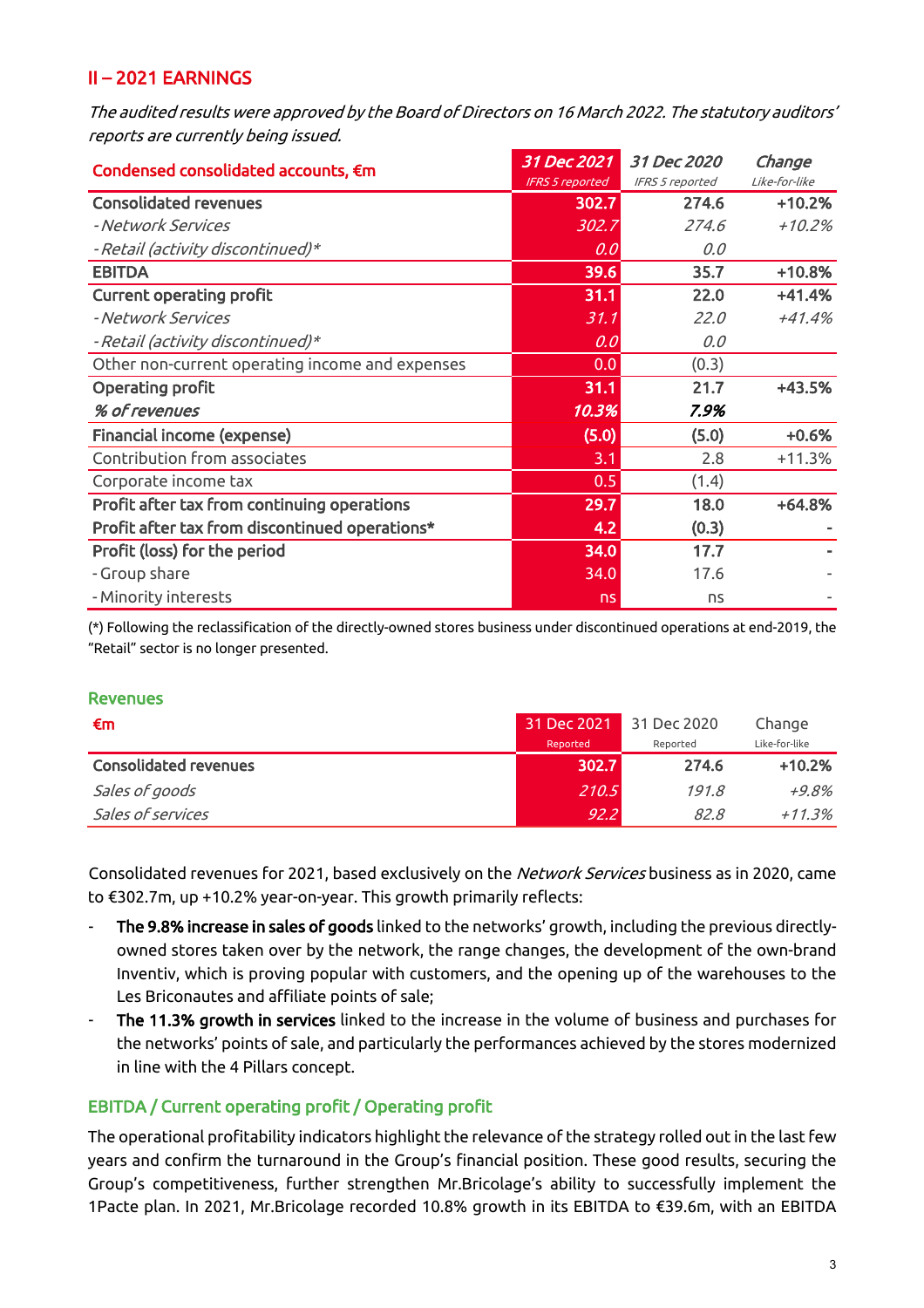margin of 13.1%. The operating profit is up 43.5% to €31.1m, with an operating margin of 10.3%, versus 7.9% at end-2020. This performance factors in the full impact of the sales of directly-owned stores ("Retail" activity discontinued in 2020), the turnaround of these stores, with the majority acquired by members, and the excellent market trends, exceeding the Group's initial expectations.

#### Net profit

Financial income and expenses were stable at €(5.0)m in 2021, in line with the cost of the syndicated credit agreement set up during the fourth quarter of 2019. Taking into account €0.5m of tax income, the net profit came to €34.0m, with a net margin of 11.2%, up from 6.5% in 2020. It reflects the turnaround in the Group's financial position and will enable it to free up the resources needed to implement 1Pacte and repay the debt.

#### Net debt

At end-2021, the Group used its drawdown capacity under the credit agreement from 16 October 2019, with net financial debt of €40.0m, versus €76.8m at end-2020. The Group had €80.5m of free cash (versus €39.2m at end- 2020), including the use of the €3.0m overdraft line.

For reference, following the agreement with the banking partners to reschedule the syndicated credit agreement, the maturity of all of Mr.Bricolage SA's bank borrowings was deferred to December 2026. With the exception of the €40m revolving credit facility, repayable at maturity at end-December 2026, the repayment schedule for the debt could be very gradual from December 2022 and no covenants will apply before mid-2022; however, an excess cash flow clause would be applicable, based on the level of cash generated in 2021, for a maximum amount of €24.4 million which would be payable in the 3rd quarter of 2022.

# III - PRESENTATION OF THE 1PACTE STRATEGIC PLAN

Following the success of the Group's transformation and its realignment around its core Network Services business, Mr.Bricolage is rolling out the 1Pacte strategic plan for 2022-2025. Firmly focused on the future and respecting the core values shared by all of the Group's stakeholders, 1Pacte has been defined to support the network's development and competitiveness, while positioning corporate social responsibility (CSR) at the heart of its development model.

#### 1Pacte combines four goals:

- 1. OFFERING: expanding and renewing Mr.Bricolage's offering, as well as its visibility and accessibility in-store and online, notably supported by the modernization of the warehouses and the development of deliveries direct from suppliers to customers;
- 2. CUSTOMERS: further strengthening customer knowledge in order to provide better service and build loyalty;
- $3.$  NETWORKS: developing the network with over 1,000 points of sale by end-2025 (initially targeted by end-2028),and accelerating the rollout of the 4 Pillars concept.
- 4. CSR: driving the Group forward and aligning it with sustainable growth through three initiatives:
	- The store environment to make the points of sale more virtuous during their construction and operations;
	- The product environment to improve sourcing and promote environmentally-responsible products;
	- The social environment to improve the quality of life at work by employees from the network and head office.

To achieve these four goals, the Group is capitalizing on two driving forces:

1. The continued rollout of the organization's human transformation, covering the head office and networks: